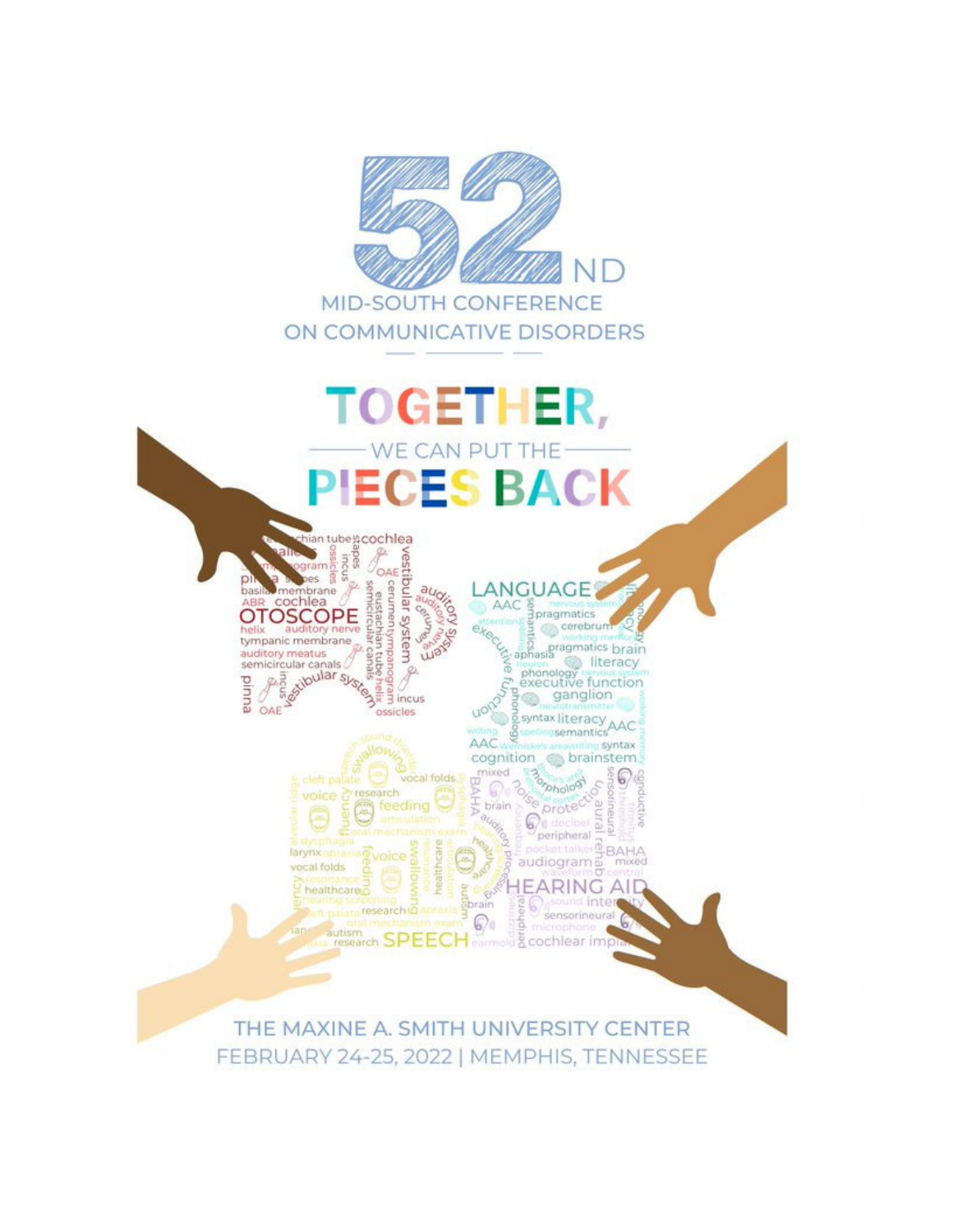| THURSDAY, February 24, 2022 |                                                                                                               |                                                                                                                           |                                                                                                                                   |                                                                                                                                                                                           |  |  |
|-----------------------------|---------------------------------------------------------------------------------------------------------------|---------------------------------------------------------------------------------------------------------------------------|-----------------------------------------------------------------------------------------------------------------------------------|-------------------------------------------------------------------------------------------------------------------------------------------------------------------------------------------|--|--|
|                             | <b>BALLROOM C</b>                                                                                             | <b>BLUFF</b>                                                                                                              | <b>MEMPHIS A/B</b>                                                                                                                | <b>SHELBY</b>                                                                                                                                                                             |  |  |
| 8:00<br>8:30                | <b>MS1</b><br>Sarah Ward<br>8:00 AM-12:00 PM*                                                                 | MS <sub>2</sub><br><b>Sarah Wallace</b><br>8:00-10:00 AM                                                                  | MS <sub>3</sub><br><b>Alene White</b><br>8:00-9:30 AM<br><b>Basic American Sign</b>                                               | MS <sub>4</sub><br><b>Gus Mueller</b><br>8:00-10:00 AM                                                                                                                                    |  |  |
|                             | <b>Cutting Edge</b><br><b>Strategies to Develop</b><br><b>Independent Executive</b><br><b>Function Skills</b> | <b>Using AAC to Support</b><br><b>People with Aphasia</b>                                                                 | Language & Deaf<br><b>Culture for SLPs &amp;</b><br><b>AuDs</b><br>ASHA.15                                                        | <b>Hearing Aid Verification:</b><br><b>Rationale and</b><br>clinical tips                                                                                                                 |  |  |
| 9:30                        |                                                                                                               | ASHA.2                                                                                                                    | <b>BREAK</b>                                                                                                                      | ASHA.2<br>AAA.2                                                                                                                                                                           |  |  |
| 10:00<br>10:15              |                                                                                                               | <b>BREAK</b>                                                                                                              | MS <sub>6</sub><br><b>Trisha Milnes</b>                                                                                           | <b>BREAK</b><br>MS <sub>7</sub>                                                                                                                                                           |  |  |
| 10:30<br>11:00              |                                                                                                               | <b>MS5</b><br><b>Tommie Robinson</b>                                                                                      | Dawn K. Martin<br>10:00 AM-12:00 PM                                                                                               | <b>Poster Sessions</b><br>(see below)                                                                                                                                                     |  |  |
|                             |                                                                                                               | 10:30-11:30 AM<br><b>Getting Started in the</b><br>Professions: It's like a<br><b>Netflix Streaming</b><br><b>Service</b> | <b>Operationalizing</b><br><b>Ototoxicity</b><br><b>Management for VA</b><br><b>Using a Population</b><br><b>Health Framework</b> | 10:15 AM-12:15 PM<br>POSTERS: you must attend at<br>least 2 poster sessions to accrue<br><b>CEUs. AAA CEUs awarded for a</b><br>maximum of 4 posters, ASHA<br>CEUs for a max of 8 posters |  |  |
|                             | * includes a 30 minute<br>break                                                                               | ASHA.1 AAA.1                                                                                                              |                                                                                                                                   |                                                                                                                                                                                           |  |  |
| 11:30                       | <b>ASHA.35</b>                                                                                                | <b>BREAK</b>                                                                                                              | ASHA .2 AAA .2                                                                                                                    |                                                                                                                                                                                           |  |  |
| 12:00                       |                                                                                                               |                                                                                                                           |                                                                                                                                   | ASHA.2<br>AAA.1                                                                                                                                                                           |  |  |
| 12:15                       |                                                                                                               | <b>HAROLD A. PRICE AWARDS LUNCHEON</b><br><b>Ballroom AB</b>                                                              |                                                                                                                                   |                                                                                                                                                                                           |  |  |
| 1:30                        | <b>MS8</b><br><b>Jan Wasowicz</b><br>1:30-5:30PM*                                                             | MS <sub>9</sub><br><b>Catharine Crowley</b><br>$1:30 - 3:30$ PM<br><b>Culturally Responsive</b>                           | <b>MS 10</b><br><b>Richard Roberts</b><br>1:30-3:30 PM<br><b>Vestibular Migraine and</b>                                          | <b>MS11</b><br><b>Robert Yawn</b><br><b>Bruce MacDonald</b><br><b>Josh Wood</b><br><b>Jordan Alyse Coffelt</b>                                                                            |  |  |
|                             | <b>Assessment and</b><br><b>Treatment of Word-</b><br><b>Level Reading and</b><br><b>Spelling Disorders</b>   | and Evidence-Based<br><b>Evaluations: SLAM</b><br><b>Language Elicitation and</b><br><b>Analysis</b>                      | <b>Effects of Lifestyle</b><br><b>Modification</b><br>ASHA.2 AAA.2                                                                | <b>Sarah Warren</b><br>Jennifer Bidelman<br><b>Samuel Smith</b><br>$1:30 - 5:30$ PM*                                                                                                      |  |  |
| 3:30                        |                                                                                                               | ASHA.2<br><b>BREAK</b>                                                                                                    | <b>BREAK</b>                                                                                                                      | <b>Auditory Implants: Bone</b>                                                                                                                                                            |  |  |
| 4:00                        |                                                                                                               | <b>MS12</b><br><b>Amy Nabors</b><br>4:00-5:30 PM                                                                          | <b>MS 13</b><br><b>Casie Keaton</b><br>4:00-5:30PM                                                                                | <b>Anchored Devices,</b><br>Cochlear Implants,<br><b>Single Sided Deafness,</b><br>and Access to Care                                                                                     |  |  |
|                             | *includes a 30-minute<br>break                                                                                | <b>Margarine for the Voice-</b><br>Why are We Still Doing<br>That?<br><b>ASHA.15</b>                                      | <b>Tinnitus Management:</b><br><b>From Theory to</b><br><b>Practice</b>                                                           | *Includes a 30-minute<br>break                                                                                                                                                            |  |  |
| 5:30                        | ASHA.35                                                                                                       |                                                                                                                           | ASHA .15<br>AAA .15                                                                                                               | ASHA.35 AAA.35                                                                                                                                                                            |  |  |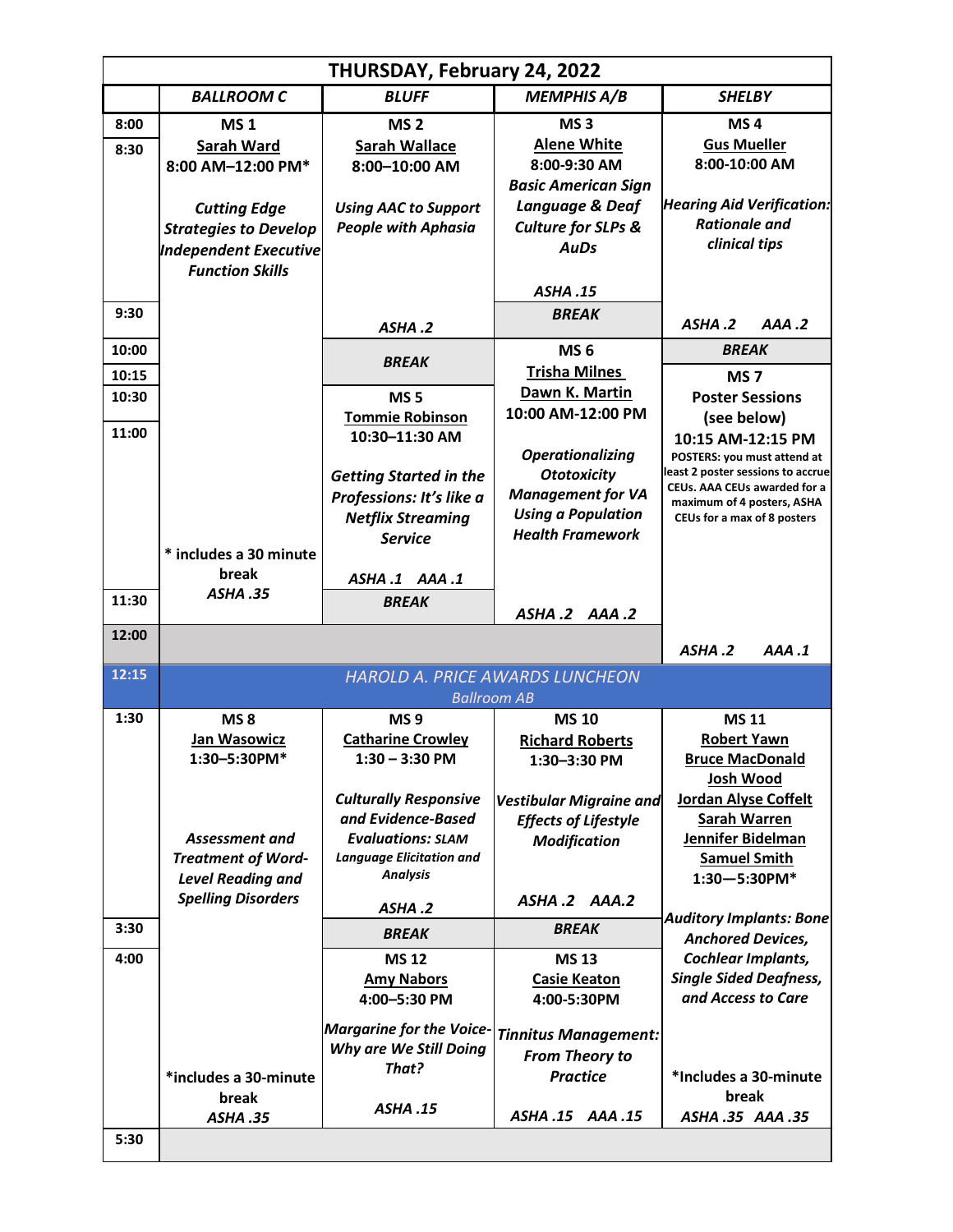| Friday, February 25, 2022 |                                                                                                                               |                                                                                                                                 |                                                                                                                      |                                                                                                     |  |  |
|---------------------------|-------------------------------------------------------------------------------------------------------------------------------|---------------------------------------------------------------------------------------------------------------------------------|----------------------------------------------------------------------------------------------------------------------|-----------------------------------------------------------------------------------------------------|--|--|
|                           | <b>BALLROOM C</b>                                                                                                             | <b>BLUFF</b>                                                                                                                    | <b>MEMPHIS A/B</b>                                                                                                   | <b>SHELBY</b>                                                                                       |  |  |
| 8:00<br>8:30              | <b>MS 14</b><br><b>Tommie Robinson</b><br>8:00-10:00 AM                                                                       | <b>MS15</b><br><b>Joy Doll</b><br>8:00-9:30 AM                                                                                  | <b>MS16</b><br><b>Rachel Leach</b><br>8:00-9:30 AM                                                                   | <b>MS17</b><br><b>Cheryl Deconde</b><br>Johnson<br>8:00 AM-12:00 PM*                                |  |  |
|                           | <b>Parents as Partners:</b><br>The Key to the<br><b>Clinical Process</b>                                                      | <b>Volume to Value:</b><br><b>Understanding the</b><br><b>Healthcare</b><br><b>Reimbursement</b><br>Ecosystem<br>ASHA.15 AAA.15 | <b>Start the</b><br><b>Conversation:</b><br>Successful SLP and<br><b>SLPA Partnerships</b><br>cancelled              | <b>ACCESS: Navigating</b><br>our Role in<br><b>Educational</b><br><b>Audiology</b>                  |  |  |
| 9:30                      |                                                                                                                               | <b>BREAK</b>                                                                                                                    | <b>BREAK</b>                                                                                                         |                                                                                                     |  |  |
| 10:00                     | AAA.2<br>ASHA.2<br><b>BREAK</b>                                                                                               | <b>MS 19</b>                                                                                                                    | <b>MS 20</b>                                                                                                         |                                                                                                     |  |  |
| 10:30                     | <b>MS18</b><br><b>Katherine Mendez</b><br><b>Mandy Adams</b><br>Linda Jarmulowicz<br>10:30 AM-12:00 PM                        | <b>JoAnne Berns</b><br>10:00 AM-12:00 PM<br><b>Evidence Based</b><br><b>Practice - Practical</b><br><b>Tips for Busy SLPs</b>   | Dr. Douglas Beck<br>10:00 AM-12:00 PM<br><b>Issues in Cognition</b><br><b>Audition &amp;</b><br><b>Amplification</b> |                                                                                                     |  |  |
|                           | <b>Language Disorders</b><br>and Attorney-Client<br><b>Communication</b>                                                      | ASHA.2                                                                                                                          | ASHA.2<br>AAA.2                                                                                                      | *Includes a 30-minute<br>break<br>ASHA.35 AAA.35                                                    |  |  |
| 12:00                     | <b>ASHA.15</b>                                                                                                                |                                                                                                                                 |                                                                                                                      |                                                                                                     |  |  |
| 12:15                     | <b>KAREN STECKOL KEYNOTE LUNCHEON:</b><br><b>Joy Doll</b><br>MS 21 Follow the Yellow Brick Road: A Journey Toward Team Skills |                                                                                                                                 |                                                                                                                      |                                                                                                     |  |  |
|                           | <b>Ballroom AB, ASHA/AAA.1</b>                                                                                                |                                                                                                                                 |                                                                                                                      |                                                                                                     |  |  |
| 2:00                      | <b>MS 22</b><br><b>Janine Peca</b><br>$2:00$ PM $-3:30$ PM                                                                    | <b>MS 23</b><br><b>Valarie Fleming</b><br>$2:00$ PM $-$ 4:00 PM                                                                 | <b>MS 24</b><br>Jani Johnson<br>Jennifer Taylor<br>$2:00 - 3:30$ PM                                                  | <b>MS 25</b><br><b>Henry Botzum</b><br><b>Sarah Blizzard</b><br>2:00-3:30PM                         |  |  |
|                           | <b>From One Horse's</b><br><b>Mouth: Thoughts on</b><br><b>ASD in Clinical</b><br><b>Practice</b>                             | <b>COVID-19's Effect on</b><br>Cognitive-Linguistic<br><b>Processes</b>                                                         | <b>Coaching Patients</b><br><b>Toward Better</b><br><b>Hearing Health</b>                                            | <b>Speaking the</b><br><b>Alphabet: Providing</b><br>inclusive and<br>informed LGBTQ+<br>healthcare |  |  |
|                           | <b>ASHA.15</b>                                                                                                                |                                                                                                                                 | ASHA.15 AAA.15                                                                                                       | ASHA.15 AAA.15                                                                                      |  |  |
| 3:30                      |                                                                                                                               | ASHA.2                                                                                                                          |                                                                                                                      |                                                                                                     |  |  |
| 4:00                      | THANK YOU FOR ATTENDING THE MID-SOUTH CONFERENCE ON COMMUNICATIVE DISORDERS!<br><b>SEE YOU IN 2023!!</b>                      |                                                                                                                                 |                                                                                                                      |                                                                                                     |  |  |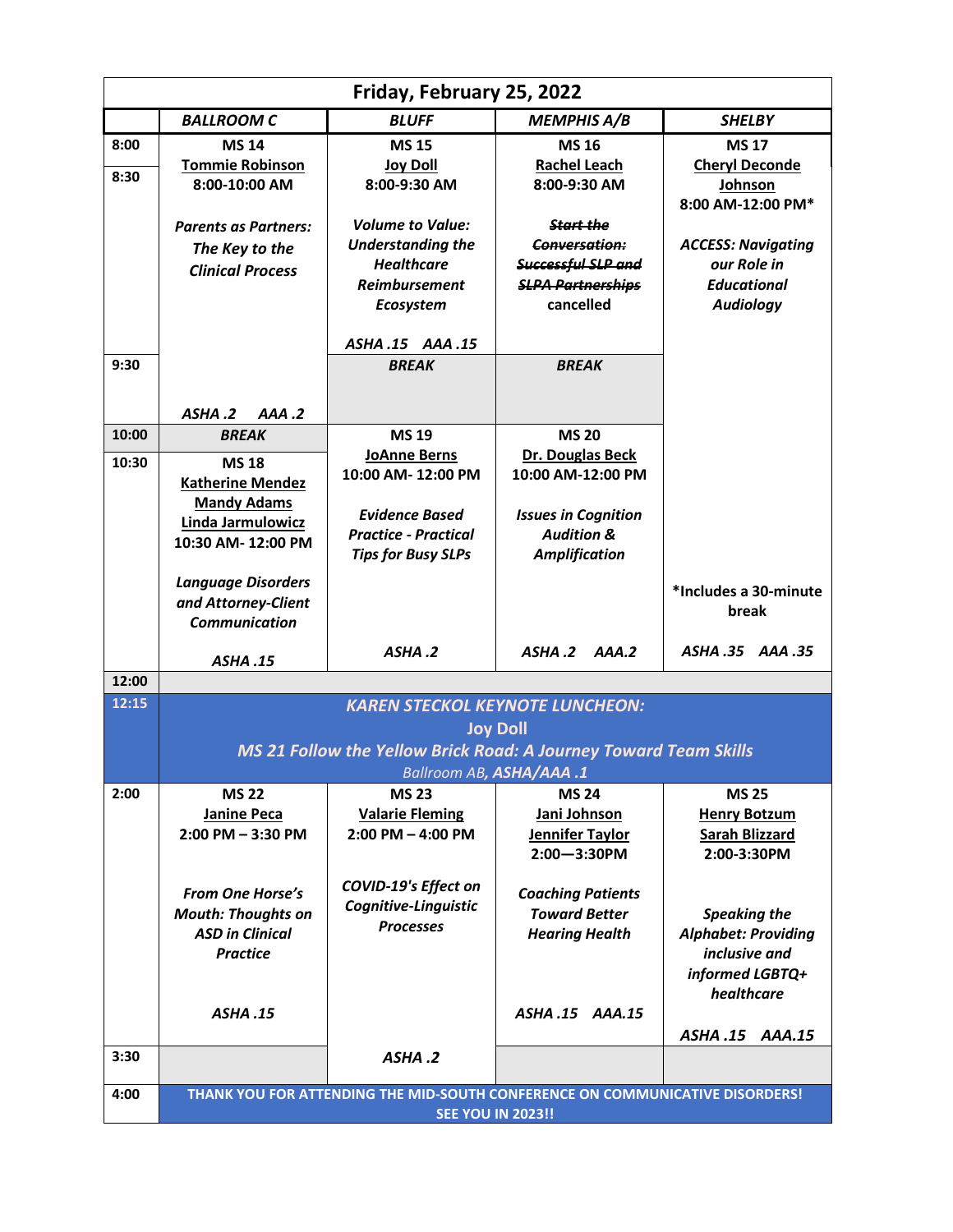

**NSSLHA Chapter at The University of Memphis** 

Various Level 1.45 ASHA CEUs



*The University of Memphis-NSSLHA is approved by the American Academy of Audiology to offer Academy CEUs for this activity. The program is worth a maximum of 1.4 CEUs. Academy approval of this continuing education activity is based on course content only and does not imply endorsement of course content, specific products, or clinical procedure, or adherence of the event to the Academy's Code of Ethics. Any views that are presented are those of the presenter/CE Provider and not necessarily of the American Academy of Audiology.*

## NEW CONFERENCE LOCATION:

**The Maxine A. Smith University Center, 499 University St. Memphis TN 38152. Free Parking at the Zach Curlin Garage, adjacent to the UC.** 

## REGISTER:

**ONLINE:** Search Eventbrite.com-Mid-South Conference on Communicative Disorders or use link: **Eventbrite.com/e/52nd-annual-mid-south-conference-on-communicative-disorders-tickets-161524485083?utm-campaign=social&utm-content=attendeeshare&utm-medium=discovery&utmterm=listing&utm-source=cp&aff=escb** \*Fees are added when registering online.

**MAIL-IN:** If you prefer, you may pay by check using the mail-in registration form attached to this brochure, or a printable PDF is available on the conference website.

https://www.memphis.edu/csd/msconference.php

Mailing Address: Julie Marshall/CSD-NSSLHA 4055 N. Park Loop, Memphis, TN 38152 **Checks should be made out to NSSLHA-The University of Memphis Chapter Your name tag and receipt will be available to you onsite at the conference.**

SPECIAL ACCOMODATIONS:If you have any questions or require special accommodations, please e-mail nsslha@memphis.edu with Katherine Zerit as the subject heading.

## CANCELLATION POLICY:

A full refund (less online fees paid, if any) will be available before **February 11, 2022** by making a request via fax (901) 678-5487 Attn: NSSLHA/Mid-South Conference or email nsslha@memphis.edu Attn: Katherine Zerit. After that date, a refund minus \$25 will be given with notice of cancellation. No refunds will be available after **February 18, 2022** except at the discretion of the conference board.

# HOTEL:

Limited Conference Hotel Room Block on Campus: **Holiday Inn University of Memphis** 3700 Central Ave. Memphis TN 38111 (901) 678-8200 Reserve by 1/24/22 for conference rate of \$133.80 plus taxes **Group Name MCD Room Block Link:**  https://www.holidayinn.com/redirect?path=hd&brandCode=HI&localeCode=en&regionCode=1&hotelCode= MEMKW&\_PMID=99801505&GPC=MCD&cn=no&viewfullsite=true